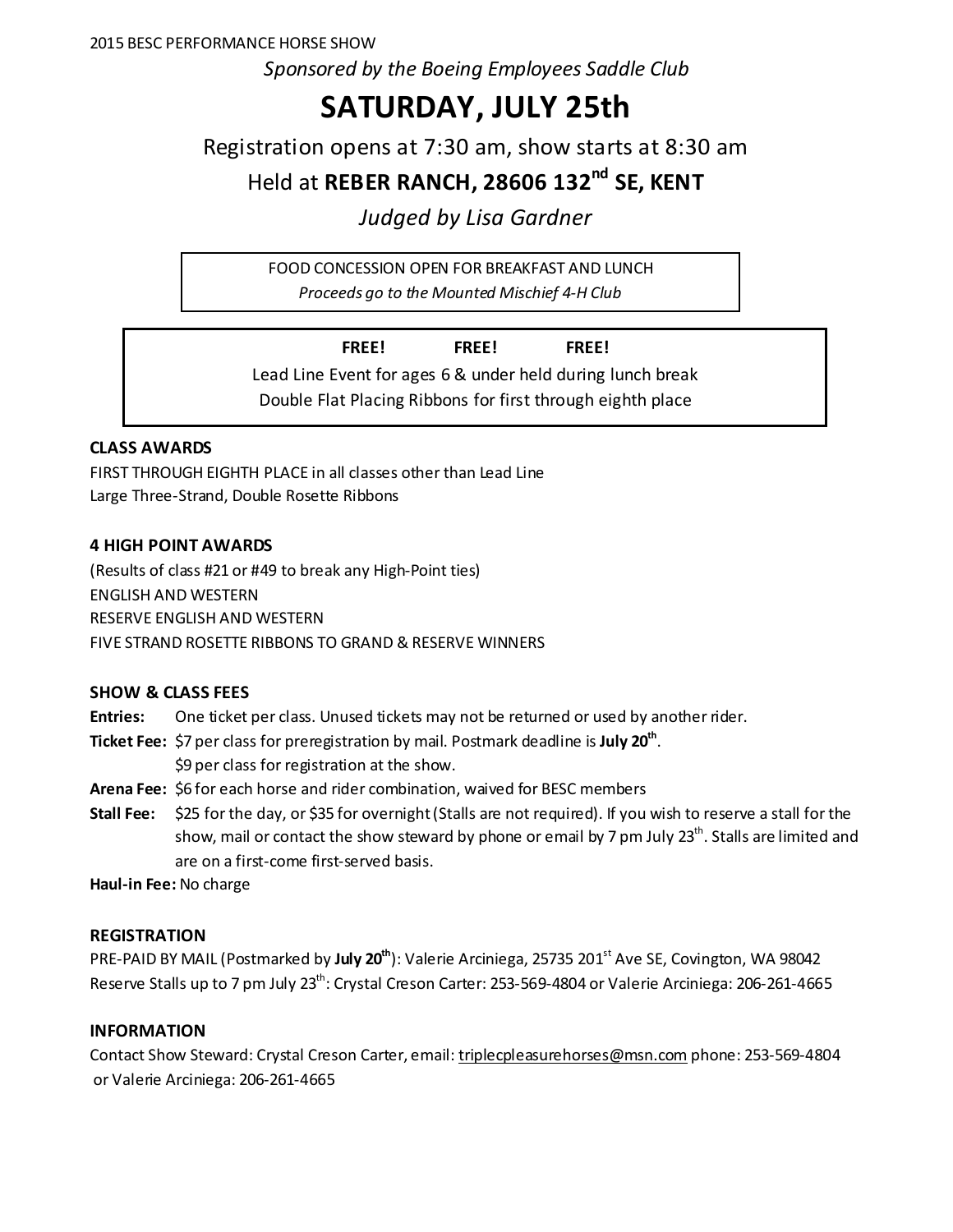# **CLASS LIST**

#### **MORNING CLASSES TO START AT 8:30 AM**

- 1. W/T or Gait, English Equitation, 16 & Over
- 2. W/T or Gait, English Equitation, 15 & Under
- 3. W/T or Gait, English Equitation, Novice
- 4. W/T or Gait, English Equitation, Open
- 5. W/T/C English Equitation, 16 & Over
- 6. W/T/C English Equitation, 15 & Under
- 7. W/T/C English Equitation, Open
- 8. W/T or Gait, English Pleasure, 30 & Over
- 9. W/T or Gait, English Pleasure, 16-29
- 10. W/T or Gait, English Pleasure, 15 & Under
- 11. W/T or Gait, English Pleasure, Beginning Horse
- 12. W/T or Gait, English Pleasure, Open
- 13. W/T/C English Pleasure, 16 & Over
- 14. W/T/C English Pleasure, 15 & Under
- 15. W/T/C English Pleasure, Beginning Horse
- 16. W/T/C English Pleasure, Open
- 17. W/T or Gait, English Pleasure, Geldings
- 18. W/T or Gait, English Pleasure, Mares
- 19. W/T or Gait, English Pleasure, Non-Color Horse
- 20. W/T or Gait, English Pleasure, Color Horse
- 21. W/T or Gait, English Pleasure, Discipline Rail
- 22. W/T/C English Pleasure, Non-Hunter Type Horse
- 23. W/T/C English Pleasure, Hunter Type Horse
- 24. W/T/C English Pleasure, Discipline Rail
- 25. W/T/C or Gait, Eng/West Pleasure, Bareback
- 26. Halter Hunter Type
- 27. Halter Stock Type

**LUNCH BREAK** during which will be held: Lead Line, 6 & Under (FREE)

#### **AFTER NOON CLASSES NOT TO START BEFORE NOON**

- 28. W/J or Gait, Stock Seat Equitation, 16 & Over
- 29. W/J or Gait, Stock Seat Equitation, 15 & Under
- 30. W/J or Gait, Stock Seat Equitation, Novice
- 31. W/J or Gait, Stock Seat Equitation, Open
- 32. W/J/L Stock Seat Equitation, 16 & Over
- 33. W/J/L Stock Seat Equitation, 15 & Under
- 34. W/J/L Stock Seat Equitation, Open
- 35. W/J or Gait, Western Pleasure, 30 & Over
- 36. W/J or Gait, Western Pleasure, 16-29
- 37. W/J or Gait, Western Pleasure, 15 & Under
- 38. W/J or Gait, Western Pleasure, Beginning Horse
- 39. W/J or Gait, Western Pleasure, Open
- 40. W/J/L Westem Pleasure, 16 & Over
- 41. W/J/L Westem Pleasure, 15 & Under
- 42. W/J/L Westem Pleasure, Beginning Horse
- 43. W/J/L Westem Pleasure, Open
- 44. W/J or Gait, Western Pleasure, Geldings
- 45. W/J or Gait, Western Pleasure, Mares
- 46. W/J or Gait, Western Pleasure, Non-Color Horse
- 47. W/J or Gait, Western Pleasure, Color Horse
- 48. W/J or Gait, Western Pleasure, Discipline Rail
- 49. W/J/L Westem Pleasure, Non-Stock Type
- 50. W/J/L Westem Pleasure, Stock Type
- 51. W/J/L Westem Pleasure, Discipline Rail
- $\triangleright$  English Novice not to have won a 1<sup>st</sup> place in any English equitation class, in any show, recognized or not
- Western Novice not to have won a 1<sup>st</sup> place in any Western equitation class, in any show, recognized or not
- $\triangleright$  Beginning Horse horse in its first or second year of showing
- $\triangleright$  Color Horse registered or bred for and exhibiting characteristics of a Paint, Pinto, Buckskin, Dun, Appaloosa, etc.

#### GENERAL RULES

- 1. No rider is allowed to compete without a signed Reber Ranch and BESC release of indemnity forms on file
- 2. Each separate horse and rider combination will require a separate number and arena fee.
- 3. Reber Ranch rules the rules, as stated on the Reber Ranch indemnity form, prevail over this show. Both show and/or grounds management reserves the right to excuse any horse or rider exhibiting objectionable behavior on the grounds.
- 4. Stalls must be reserved through BESC, may be reserved in advance by calling one of the show stewards.
- 5. Classes –show management reserves the right to split, combine or cancel dasses.
- 6. Equipment and tack breed appropriate equipment is allowed in all dasses.
- 7. Schooling equipment allowed onlyin the beginning horse dasses, i.e. draw reins, martingales, etc.
- 8. High-Point same horse and rider combination to count for High Point. Must dedare for High-Point when registering.
- 9. Gate holds limited to 3 minutes and must be requested ahead of time.
- 10. Attire may be casual; the judge will not mark down for informal clothing, i.e. jeans, boots, shirt OK for all seats.
- 11. Required attire boots for all classes; hard hats when riding in hunt seat attire. Approved hard hats required for riders 17 & under, at all times, both in and out of the ring when mounted. Also refer to Reber Ranch indemnity form.
- 12. Refunds show committee will review all entry fee refund requests and mail refund check, if participant is eligible.
- 13. Decision of the Judge is final in all dasses.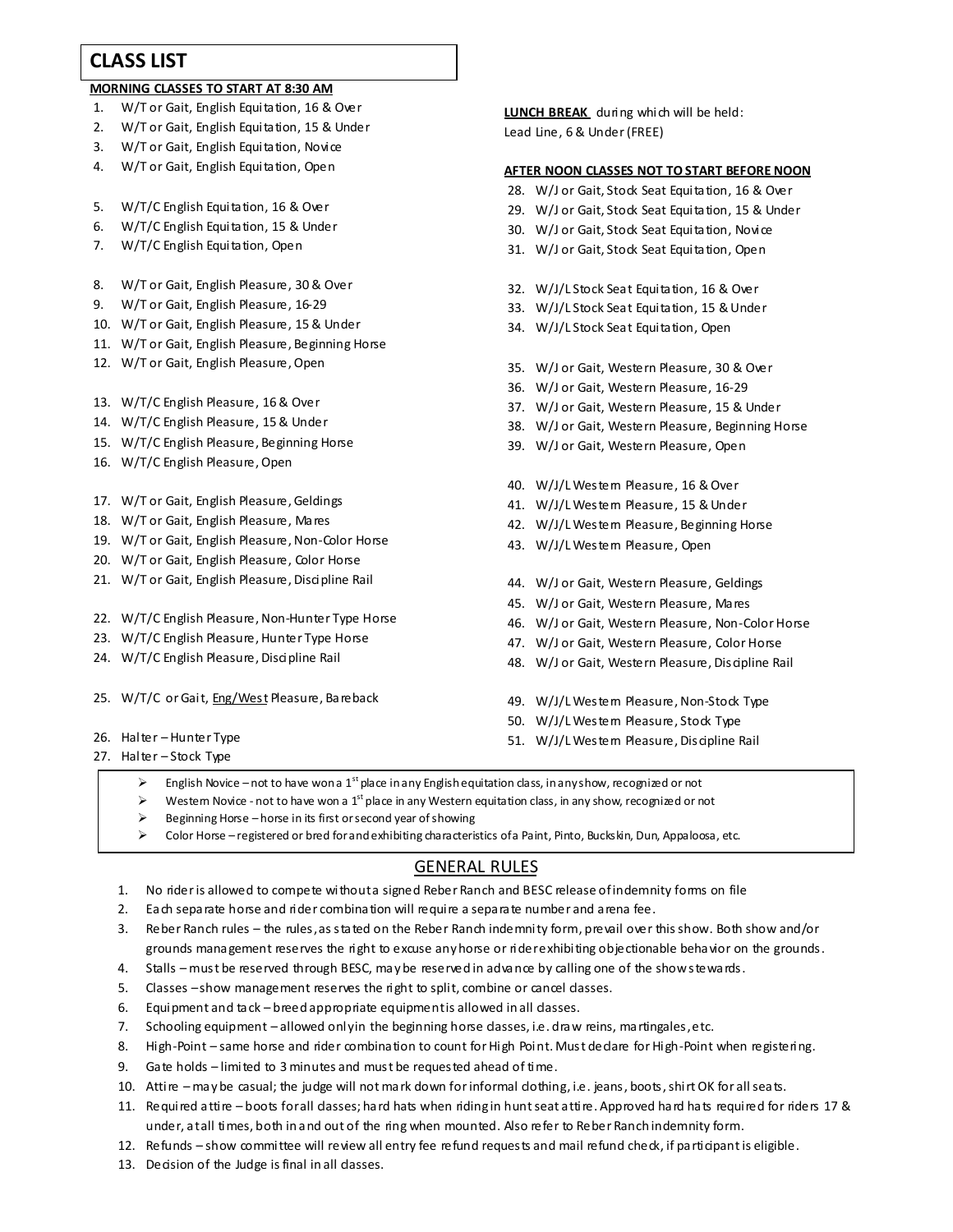# **BOEING EMPLOYEES' SADDLE CLUB**

#### **RELEASE AND INDEMNITY AGREEMENT**

I state that I wish to participate in courses and/or activities offered by the Boeing Employees' Saddle Club, a Boeing Recreation Club, hereinafter referred to as "BESC".

I RECOGNIZE THAT BESC ACTIVITIES MAY INVOLVE CERTAIN DANGERS.

I certify that I am aware of the inherent dangers of the BESC activities, including but not limited to: rough terrain, the forces of nature, inexperience, accidents or illness in remote areas without medical facilities, the actions of other members, and participants or any other persons, of which may result in personal injury, death, property damage and other losses.

In consideration for the right to participate in BESC activities:

I HEREBY RELEASE BESC AND ITS INSTRUCTORS OR MEMBERS, AND THE BOEING COMPANY FROM ANY AND ALL LIABILITY, CLAIMS AND CAUSES OF ACTION ARISING OUT OF OR IN ANY WAY CONNECTED WITH MY PARTICIPATION IN ANY BESC ACTIVITIES. I PERSONALLY ASSUME ALL RISKS IN CONNECTION WITH THESE ACTIVITIES, AND FURTHER AGREE TO INDEMNIFY AND HOLD HARMLESS BESC, ITS MEMBERS AND INSTRUCTORS AND THE BOEING COMPANY FROM ALL LIABILITY, CLAIMS AND CAUSES OF ACTION WHICH I MAY HAVE ARISING FROM MY PARTICIPATION IN CLUB ACTIVITIES.

The terms of this agreement will serve as a release and indemnity agreement for my heirs, personal representative and for all members of my family, including any minors.

I further state that I am eighteen (18) years of age or older and legally competent to sign this release. I understand these terms are contractual and not a mere recital and that I have signed this document as my own free act. Parents or legal guardians must sign for persons under eighteen (18) years of age.

\_\_\_\_\_\_\_\_\_\_\_\_\_\_\_\_\_\_\_\_\_\_\_\_\_\_\_\_\_\_\_\_\_\_\_\_\_\_\_\_\_\_\_\_\_\_\_\_\_\_\_ \_\_\_\_\_\_\_\_\_\_\_\_\_\_\_\_\_\_\_\_\_\_\_\_\_\_\_\_\_\_\_\_\_\_\_\_\_\_\_\_\_\_\_\_\_\_\_\_

\_\_\_\_\_\_\_\_\_\_\_\_\_\_\_\_\_\_\_\_\_\_\_\_\_\_\_\_\_\_\_\_\_\_\_\_\_\_\_\_\_\_\_\_\_\_\_\_\_\_\_ \_\_\_\_\_\_\_\_\_\_\_\_\_\_\_\_\_\_\_\_\_\_\_\_\_\_\_\_\_\_\_\_\_\_\_\_\_\_\_\_\_\_\_\_\_\_\_\_\_

I HAVE FULLY INFORMED MYSELF OF THE CONTENTS OF THIS RELEASE AND INDEMITY BY READING IT BEFORE I SIGNED IT.

Printed name of rider under eighteen (18) years of age Birth date of rider under eighteen (18) years of age

Signature of adult rider or parent/guardian of under-age rider Date

| <b>REBER RANCH LIABILITY SHEET</b><br>I understand that boarding, riding and working with horses are inherently dangerous activities and necessarily involve high risk<br>of loss or damage or injury to equipment, horses and/or people.                                                                                                                                                                                                                                                                                                                                                                                                                 |                                                                                                                                                                                                                                |  |  |  |  |
|-----------------------------------------------------------------------------------------------------------------------------------------------------------------------------------------------------------------------------------------------------------------------------------------------------------------------------------------------------------------------------------------------------------------------------------------------------------------------------------------------------------------------------------------------------------------------------------------------------------------------------------------------------------|--------------------------------------------------------------------------------------------------------------------------------------------------------------------------------------------------------------------------------|--|--|--|--|
| By my signature below, and as a condition of my agreement with Reber Ranch, Inc., I expressly assume all risk of such loss,<br>damage, or injury and I understand and agree that neither Reber Ranch, Inc nor any of its stockholders, directors, officers,<br>employees, or agents will be responsible for any such loss, damages or injury, induding, by way of illustration but not<br>limitations, those resulting from accidents or injury to myself, members of my family, friends or my guest and those resulting<br>from theft, loss of or damage to any equipment, horses, feed, vehides, or trailers while on the premises of Reber Ranch, Inc. |                                                                                                                                                                                                                                |  |  |  |  |
| I agree to wearan approved safety helmet when riding or working with any horse on the premises of Reber Ranch, Inc. I will<br>take all precaution necessary to ensure the safety of myself, of other people, and of the horses and equipment.                                                                                                                                                                                                                                                                                                                                                                                                             |                                                                                                                                                                                                                                |  |  |  |  |
|                                                                                                                                                                                                                                                                                                                                                                                                                                                                                                                                                                                                                                                           |                                                                                                                                                                                                                                |  |  |  |  |
|                                                                                                                                                                                                                                                                                                                                                                                                                                                                                                                                                                                                                                                           |                                                                                                                                                                                                                                |  |  |  |  |
|                                                                                                                                                                                                                                                                                                                                                                                                                                                                                                                                                                                                                                                           |                                                                                                                                                                                                                                |  |  |  |  |
|                                                                                                                                                                                                                                                                                                                                                                                                                                                                                                                                                                                                                                                           | Date: the contract of the contract of the contract of the contract of the contract of the contract of the contract of the contract of the contract of the contract of the contract of the contract of the contract of the cont |  |  |  |  |
|                                                                                                                                                                                                                                                                                                                                                                                                                                                                                                                                                                                                                                                           |                                                                                                                                                                                                                                |  |  |  |  |